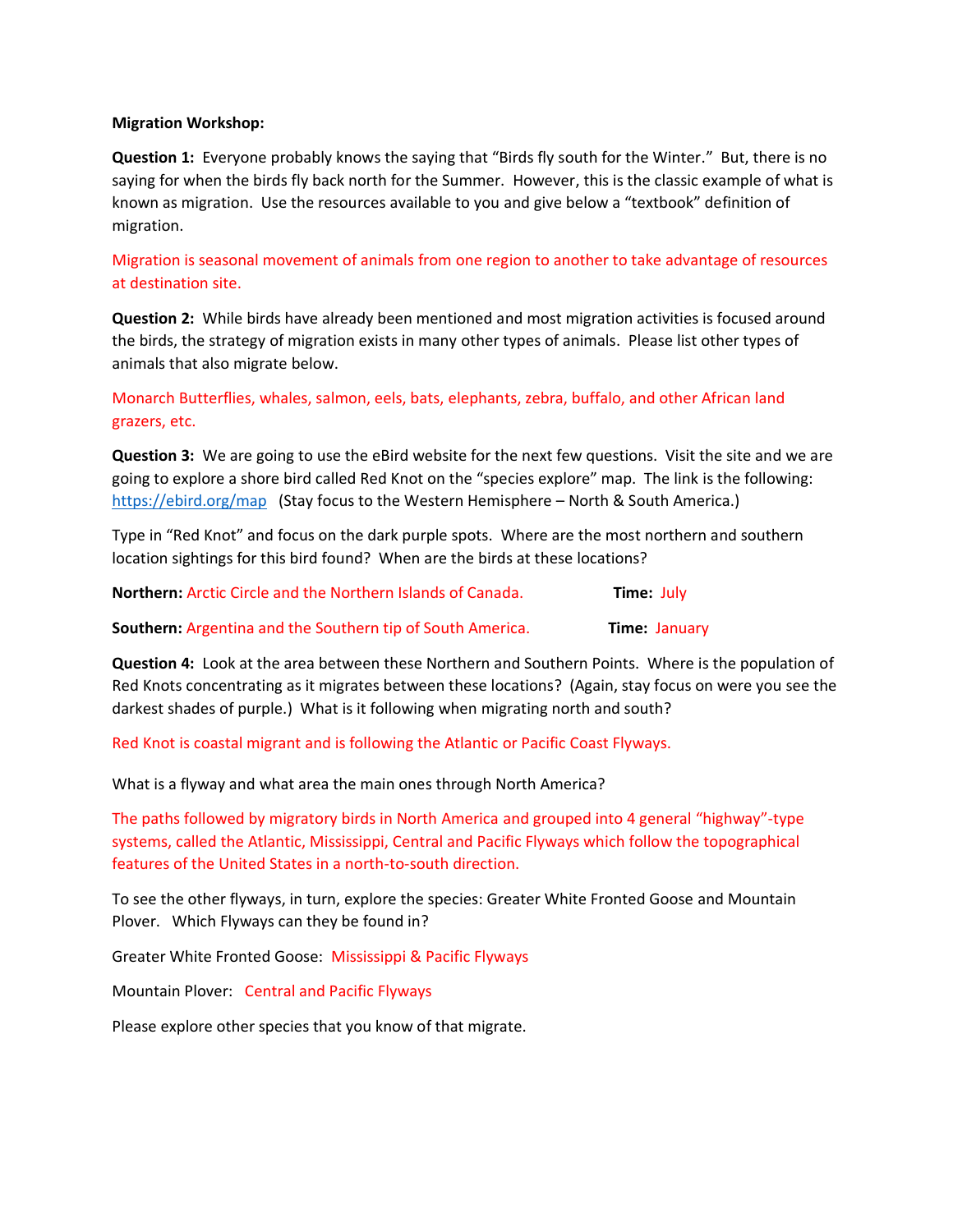**Question 5:** Enter the year "2019" into the date option for both the beginning year and the ending year. Let the map update and again focus on the Atlantic Flyway along the United States. Select a few of the dark purple areas and zoom into and explore these areas.

How concentrated are the point locations for the various sightings?

Sightings are concentrated around peninsulas, along tips and bays of the coastal beaches and along the barrier islands of the Atlantic Coast.

What are most of these concentrated point locations?

Most of these points are concentrated on or around National Wildlife Refuges, parks or other protected areas.

Would the Red Knot population be able to support itself if some of these locations were lost?

No, the population would crash because the species would not have enough rest areas along the route to feed at or recover from the previous fight. Think of the longest driving vacation you have taken and what the trip might be like if you did not have gas stations, hotels and restaurants to use during the trip.

**Question 6:** During the fall migration, birders seems to focus on raptor migration. Do a search for hawk watching sites and read about the physical locations of these sites. What do most of them seem to have in common?

Most of these locations are on mountain ridges or outlooks.

Why are these locations important to the raptors?

The air currents associated with mountain ridges allow migrating hawks to conserve energy during flight, and hawks will follow these ridges as long as they point in the general direction of migration

**Question 7:** African game, such as elephants, zebra, buffalo and others are known for marching great distances as part of their land migrations. What factor plays the driving force since these area of the world does not have a Summer/Winter season?

These animals migrate when the challenges of highly seasonal environments, such as to escape a drought during a dry season, or to access more nutritious food or more abundant water during a wet season. These movements also bring them into conflict with the needs of the local human populations.

**Question 8:** Aquatic species such as the whales and salmon take advantage of seasonal warmings to return to their spawning grounds to take advantage of new resources for their breeding cycles. There is a fish in the Delaware River that is also famous for doing this. Which fish is this and when does it normally return to the river to spawn?

Atlantic Shad and it begins to return to the Delaware River by the end of March.